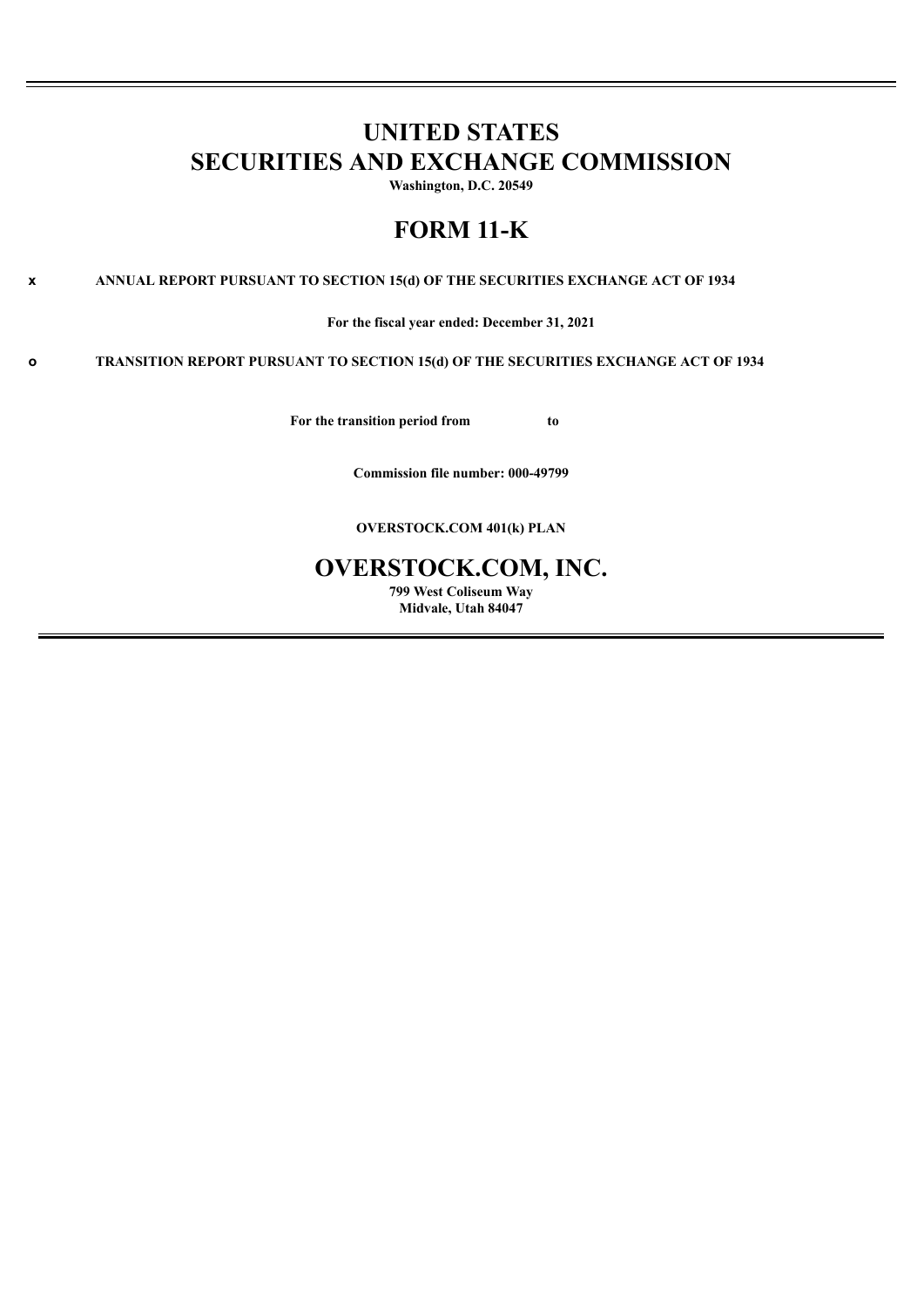# **OVERSTOCK.COM 401(k) PLAN**

## **Table of Contents**

|                                                                                          | Page         |
|------------------------------------------------------------------------------------------|--------------|
| Report of Independent Registered Public Accounting Firm (Successor Auditor)              |              |
| Report of Independent Registered Public Accounting Firm (Predecessor Auditor)            |              |
| <b>Financial Statements:</b>                                                             |              |
| <b>Statements of Net Assets Available for Benefits</b>                                   |              |
| <b>Statement of Changes in Net Assets Available for Benefits</b>                         |              |
| <b>Notes to Financial Statements</b>                                                     |              |
| *Supplemental Schedule:                                                                  | 13           |
| Schedule H, line 4(i); Schedule of Assets (Held at End of Year)                          | 13           |
| Signature                                                                                | 15           |
| Consent of WSRP, LLC, Independent Registered Public Accounting Firm (Successor Auditor)  | Exhibit 23.1 |
| Consent of KPMG LLP, Independent Registered Public Accounting Firm (Predecessor Auditor) | Exhibit 23.2 |

<span id="page-1-0"></span>\* Other schedules required by the Department of Labor's Rules and Regulations for Reporting and Disclosure under the Employee Retirement Income Security Act of 1974 have been omitted because they are not applicable.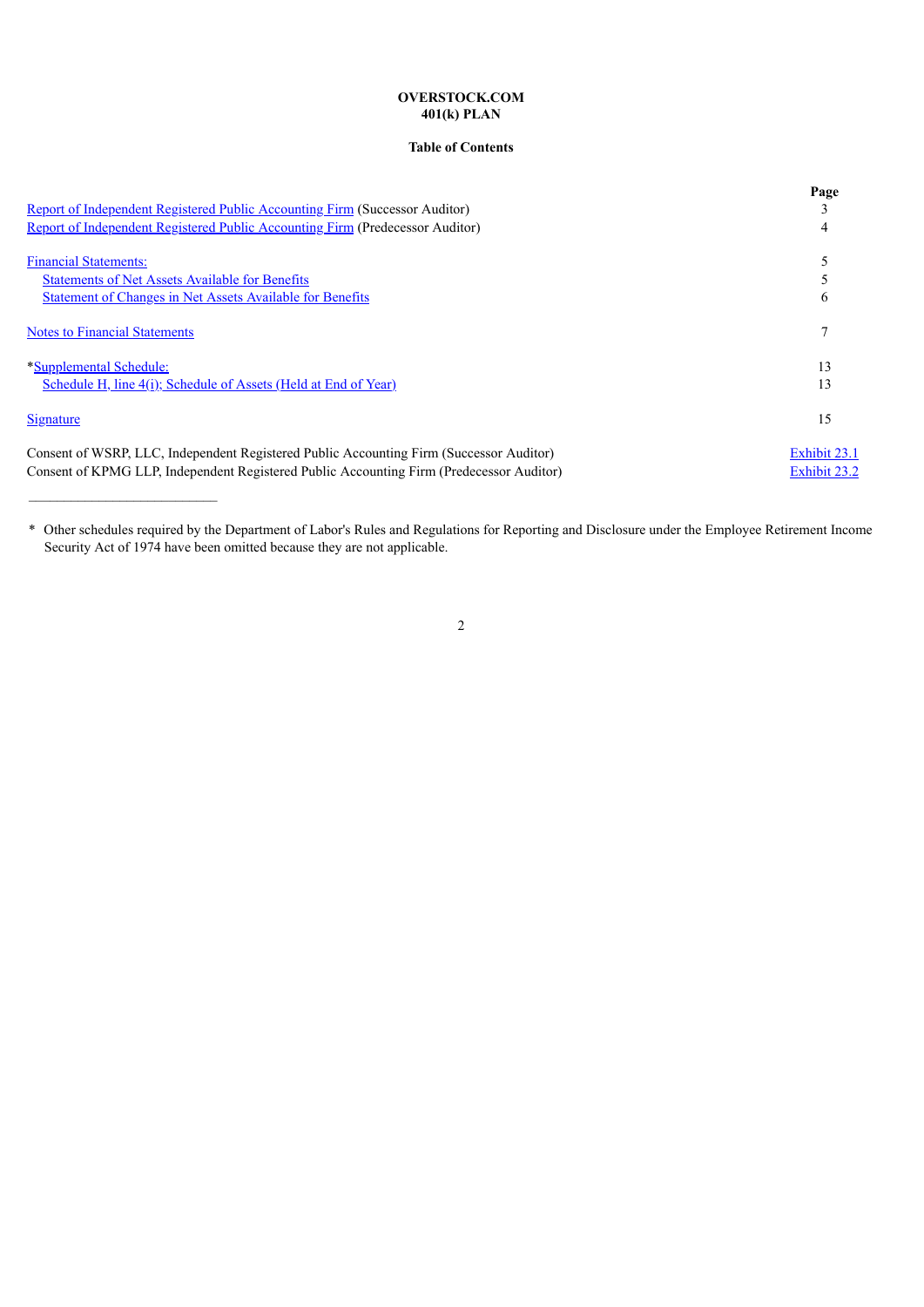## **Report of Independent Registered Public Accounting Firm**

Plan Administrator and Participants Overstock.com 401(k) Plan:

#### **Opinion on the Financial Statements**

We have audited the accompanying statements of net assets available for benefits of the Overstock.com 401(k) Plan (the "Plan") as of December 31, 2021, the related statement of changes in net assets available for benefits for the year ended December 31, 2021, and the related notes (collectively, the "financial statements"). In our opinion, the financial statements present fairly, in all material respects, the net assets available for benefits of the Plan as of December 31, 2021, and the changes in net assets available for benefits for the year ended December 31, 2021, in conformity with accounting principles generally accepted in the United States of America.

#### **Basis for Opinion**

These financial statements are the responsibility of the Plan's management. Our responsibility is to express an opinion on the Plan's financial statements based on our audits. We are a public accounting firm registered with the Public Company Accounting Oversight Board (United States) ("PCAOB") and are required to be independent with respect to the Plan in accordance with the U.S. federal securities laws and the applicable rules and regulations of the Securities and Exchange Commission and the PCAOB.

We conducted our audits in accordance with the standards of the PCAOB. Those standards require that we plan and perform the audit to obtain reasonable assurance about whether the financial statements are free of material misstatement, whether due to error or fraud. The Plan is not required to have, nor were we engaged to perform, an audit of its internal control over financial reporting. As part of our audits we are required to obtain an understanding of internal control over financial reporting but not for the purpose of expressing an opinion on the effectiveness of the Plan's internal control over financial reporting. Accordingly, we express no such opinion.

Our audits included performing procedures to assess the risk of material misstatement of the financial statements, whether due to error or fraud, and performing procedures that respond to those risks. Such procedures included examining, on a test basis, evidence regarding the amounts and disclosures in the financial statements. Our audits also included evaluating the accounting principles used and significant estimates made by the Plan's management, as well as evaluating the overall presentation of the financial statements. We believe that our audits provide a reasonable basis for our opinion.

#### **Supplemental Information**

The supplemental information in the accompanying schedule H, line  $4i$  – Schedule of Assets (Held at End of Year) as of December 31, 2021 has been subjected to audit procedures performed in conjunction with the audit of the Plan's financial statements. The supplemental information is presented for the purpose of additional analysis and is not a required part of the financial statements but included supplemental information required by the Department of Labor's Rules and Regulations for Reporting and Disclosure under the Employee Retirement Income Security Act of 1974. The supplemental information is the responsibility of the Plan's management. Our audit procedures included determining whether the supplemental information reconciles to the financial statements or the underlying accounting and other records, as applicable, and performing procedures to test the completeness and accuracy of the information presented in the supplemental information. In forming our opinion on the supplemental information, we evaluated whether the supplemental information, including its form and content, is presented in conformity with the Department of Labor's Rules and Regulations for Reporting and Disclosure under the Employee Retirement Income Security Act of 1974. In our opinion, the supplemental information is fairly stated, in all material respects, in relation to the financial statements as a whole.

### **Other Matter – 2020 Financial Statements**

The financial statements of the Plan as of December 31, 2020, were audited by other auditors whose report, dated June 18, 2021, expressed an unmodified opinion on those statements.

#### /s/ WSRP, LLC

We have served as the Plan's auditor since 2022.

<span id="page-2-0"></span>Salt Lake City, Utah June 17, 2022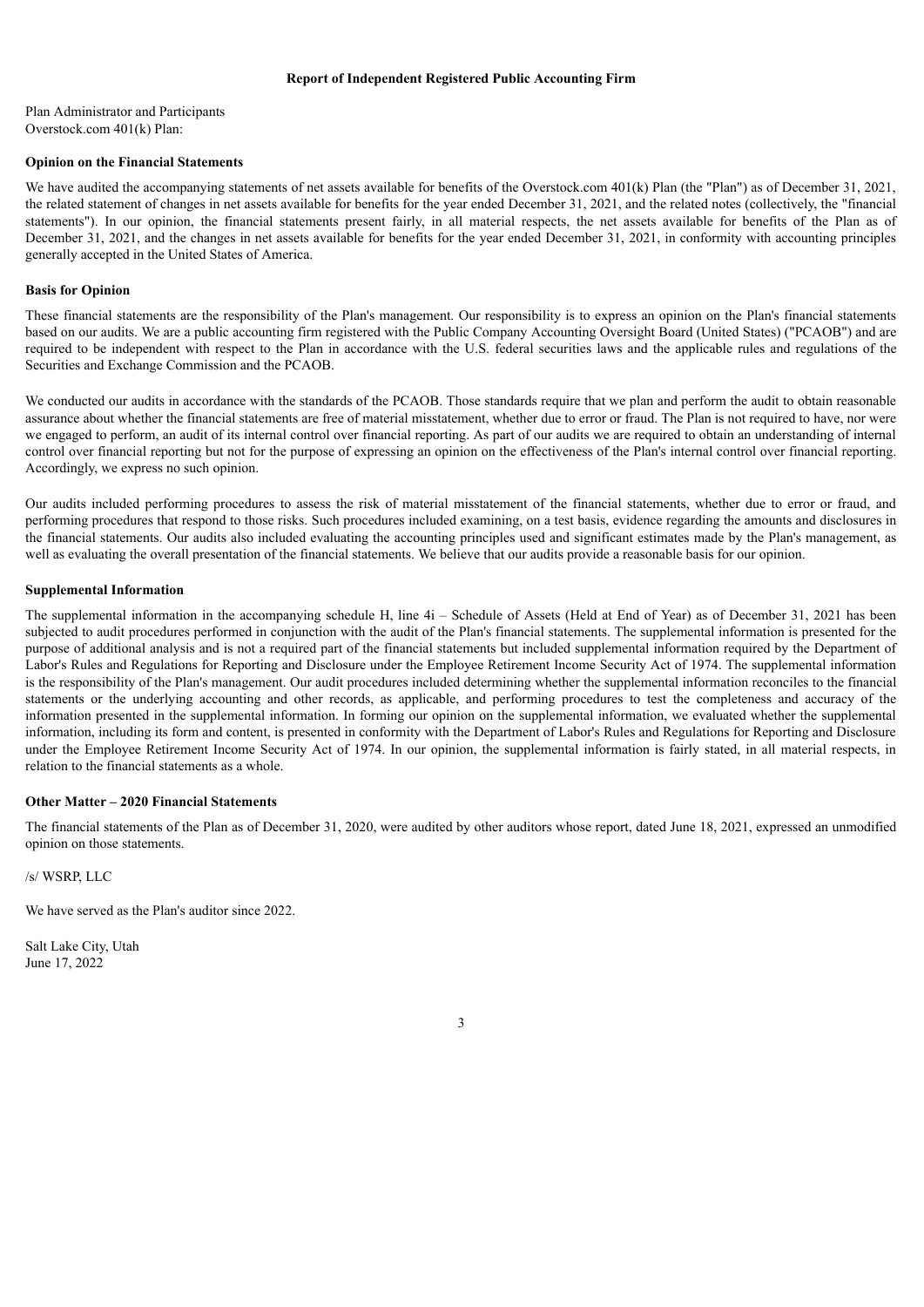## **Report of Independent Registered Public Accounting Firm**

To the Plan Participants and Plan Administrator Overstock.com 401(k) Plan:

#### *Opinion on the Financial Statements*

We have audited the accompanying statement of net assets available for benefits of the Overstock.com 401(k) Plan (the Plan) as of December 31, 2020 and the related notes (collectively, the financial statements). In our opinion, the financial statements present fairly, in all material respects, the net assets available for benefits of the Plan as of December 31, 2020, in conformity with U.S. generally accepted accounting principles.

## *Basis for Opinion*

These financial statements are the responsibility of the Plan's management. Our responsibility is to express an opinion on these financial statements based on our audit. We are a public accounting firm registered with the Public Company Accounting Oversight Board (United States) (PCAOB) and are required to be independent with respect to the Plan in accordance with the U.S. federal securities laws and the applicable rules and regulations of the Securities and Exchange Commission and the PCAOB.

We conducted our audit in accordance with the standards of the PCAOB. Those standards require that we plan and perform the audit to obtain reasonable assurance about whether the financial statements are free of material misstatement, whether due to error or fraud. Our audit included performing procedures to assess the risks of material misstatement of the financial statements, whether due to error or fraud, and performing procedures that respond to those risks. Such procedures included examining, on a test basis, evidence regarding the amounts and disclosures in the financial statements. Our audit also included evaluating the accounting principles used and significant estimates made by management, as well as evaluating the overall presentation of the financial statements. We believe that our audit provides a reasonable basis for our opinion.

/s/ KPMG LLP

We served as the Plan's auditor from 2010 to 2022.

<span id="page-3-0"></span>Salt Lake City, Utah June 18, 2021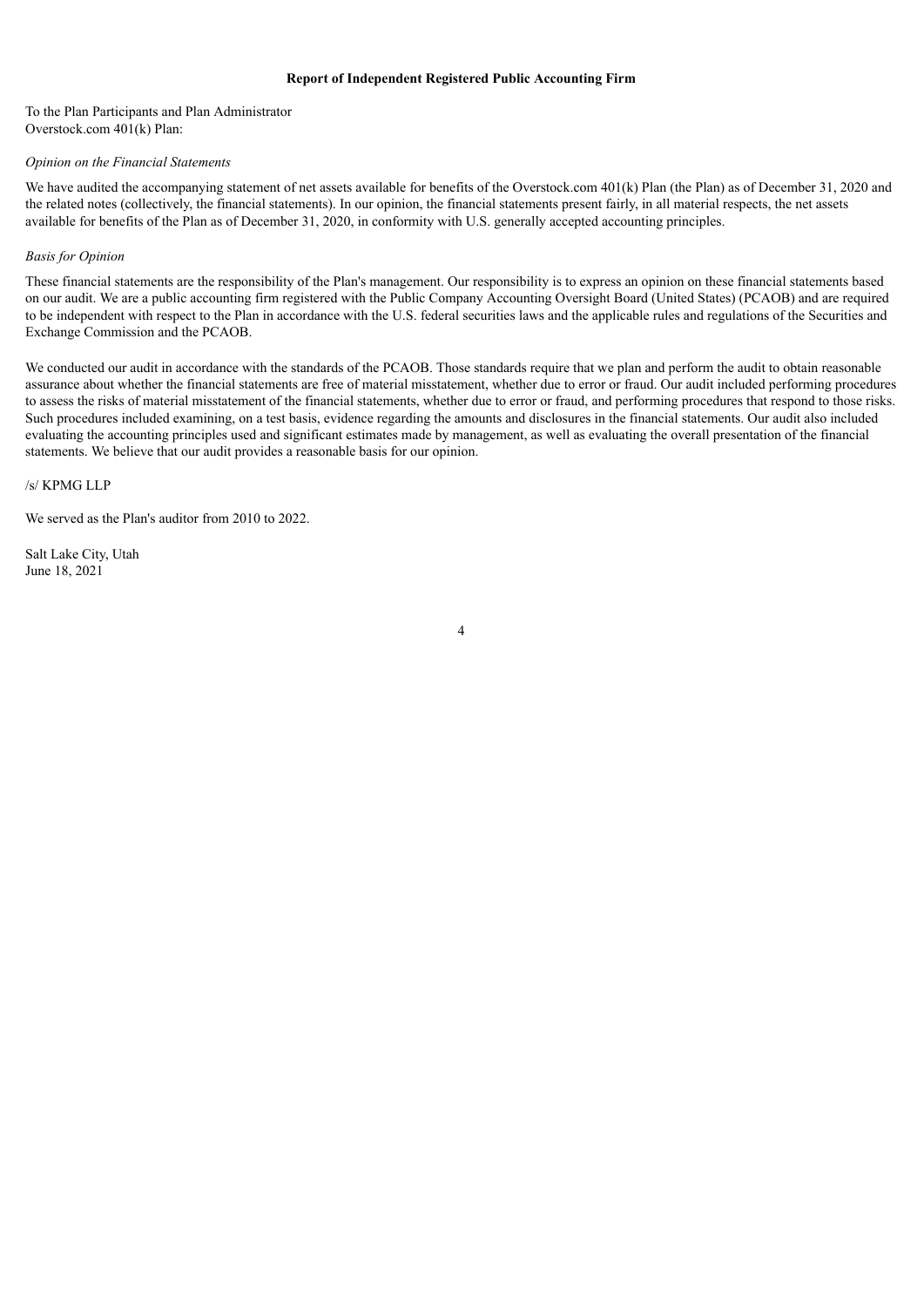## **OVERSTOCK.COM 401(k) PLAN Statements of Net Assets Available for Benefits December 31, 2021 and 2020**

<span id="page-4-0"></span>

|                                    |    | 2021        | 2020 |             |  |
|------------------------------------|----|-------------|------|-------------|--|
| Assets                             |    |             |      |             |  |
| Investments at fair value:         |    |             |      |             |  |
| Mutual funds                       | \$ | 128,862,632 | -S   | 115,678,316 |  |
| Common collective trust            |    | 5,583,260   |      | 5,305,011   |  |
| Common stock of Plan Sponsor       |    | 6,634,441   |      | 9,222,256   |  |
| Preferred stock of Plan Sponsor    |    |             |      | 1,525,740   |  |
| Money market funds                 |    | 25,432      |      | 15,453      |  |
| Self-directed brokerage accounts   |    | 4,949,635   |      | 3,881,506   |  |
| Total investments at fair value    |    | 146,055,400 |      | 135,628,282 |  |
| Receivables:                       |    |             |      |             |  |
| Notes receivable from Participants |    | 1,237,952   |      | 1,645,759   |  |
| <b>Employer contributions</b>      |    | 522,437     |      | 141,679     |  |
| Total receivables                  |    | 1,760,389   |      | 1,787,438   |  |
| Total assets                       |    | 147,815,789 |      | 137,415,720 |  |
|                                    |    |             |      |             |  |
| Net assets available for benefits  | J. | 147,815,789 |      | 137,415,720 |  |

<span id="page-4-1"></span>See accompanying notes to financial statements.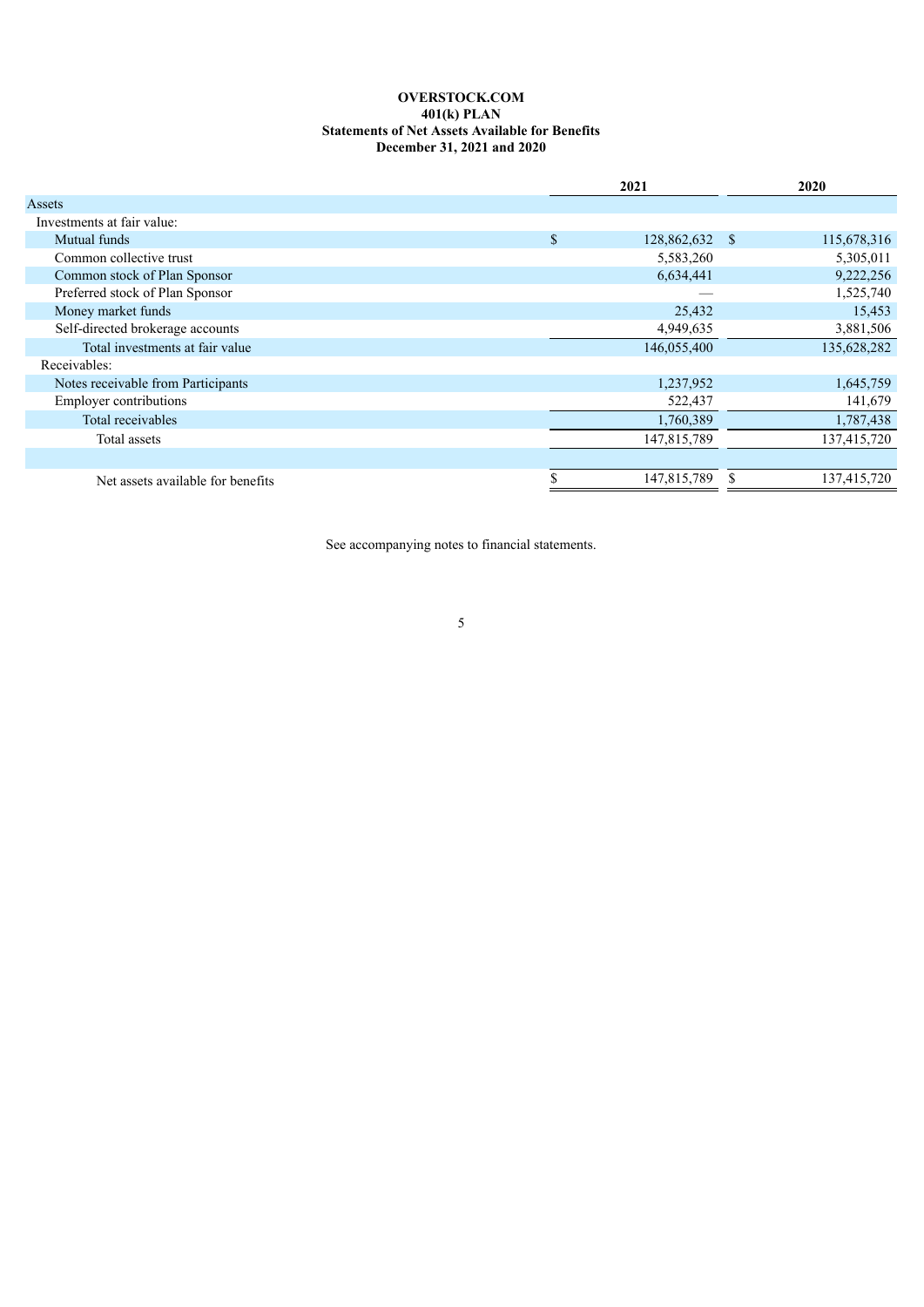# **OVERSTOCK.COM 401(k) PLAN Statement of Changes in Net Assets Available for Benefits Year Ended December 31, 2021**

|                                                                    | 2021              |  |
|--------------------------------------------------------------------|-------------------|--|
| Additions:                                                         |                   |  |
| Investment income:                                                 |                   |  |
| Interest and dividends                                             | \$<br>4,671,678   |  |
| Net appreciation in fair value of investments                      | 21,763,616        |  |
| Total net investment income                                        | 26,435,294        |  |
| Interest income on notes receivable from Participants              | 79,998            |  |
| Contributions:                                                     |                   |  |
| Participant                                                        | 9,223,134         |  |
| Employer matching contributions                                    | 6,712,199         |  |
| Rollovers                                                          | 2,261,911         |  |
| Total contributions                                                | 18, 197, 244      |  |
| Total additions                                                    | 44,712,536        |  |
| Deductions:                                                        |                   |  |
| Benefits paid to Participants                                      | 15,954,143        |  |
| Administrative expenses                                            | 161,337           |  |
| <b>Total deductions</b>                                            | 16,115,480        |  |
| Net increase in net assets available for benefits before transfers | 28,597,056        |  |
| Net assets available for benefits:                                 |                   |  |
| Beginning of year                                                  | 137,415,720       |  |
| Assets transferred from the Plan                                   | (18, 196, 987)    |  |
| End of year                                                        | \$<br>147,815,789 |  |

<span id="page-5-0"></span>See accompanying notes to the financial statements.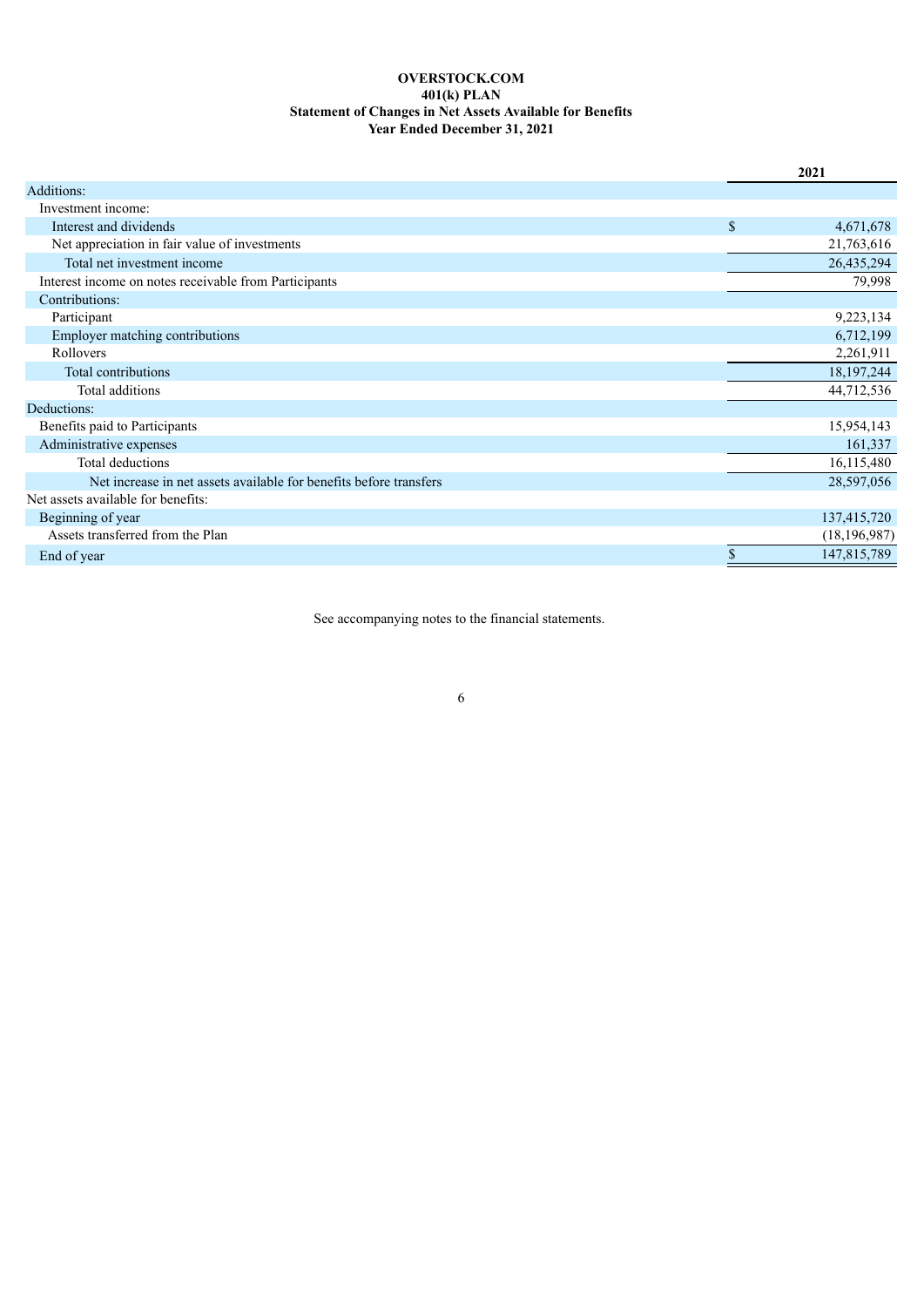## **OVERSTOCK.COM 401(k) PLAN Notes to Financial Statements**

## **1. PLAN DESCRIPTION**

The following is a general description of the Overstock.com 401(k) Plan (the "Plan"). Participants should refer to the Summary Plan Description ("Plan Document") for a more complete description of the Plan's provisions.

#### *General*

The Plan is a defined contribution plan originally adopted by Overstock.com, Inc. (the "Company" or "Plan Sponsor" or "Plan Administrator") in 1998 and has been amended since that date. Participation in the Plan is open to all eligible employees of the Company (individually, a "Participant" and collectively, "Participants") and its named subsidiaries as listed in the Plan Document. The Plan is subject to the provisions of the Employee Retirement Income Security Act of 1974, as amended ("ERISA").

On March 27, 2020, the Coronavirus Aid, Relief and Economic Security Act ("CARES Act") was enacted and signed into law. Certain provisions of the CARES Act eliminate the need for Participants to take a required minimum distribution in calendar year 2020 and permits Participants to request penalty-free distributions up to \$100,000 for qualifying coronavirus-related reasons through December 31, 2020. These reasons include adverse financial consequences due to being quarantined, furloughed, laid off, having work hours reduced, being unable to work due to a lack of childcare due to COVID-19, or through a diagnosis of COVID-19 for the employee, spouse, or dependent. Participants may spread the tax consequences of these distributions over three years and they may pay these distributions back to the Plan within three years to avoid taxation on the portion that is repaid. The Company has elected to allow the distribution provisions of the CARES Act. All required CARES Act elections that need to be adopted by the end of calendar year 2022 have been properly incorporated into the Plan Document.

#### *Plan Administration*

The Overstock.com 401(k) Administrative Committee consists of certain executives of the Company who oversee the administration of the Plan.

#### *Trustee*

The Plan has engaged Fidelity Management Trust Company (the "Trustee") as Trustee to the Plan and all Plan assets are held in a trust with the Trustee. The Plan has also engaged Fidelity Workplace Services LLC which provides recordkeeping and administrative services to the Plan.

#### *Eligibility*

Employees are eligible to enroll and participate in the Plan subject to meeting the following criteria: (1) one month of service at the Company; and (2) reaching 18 years of age. Upon meeting both criteria, employees are deemed to be eligible Participants at the beginning of the following month and are able to make future deferral contributions any time thereafter.

#### *Contributions*

Participants may contribute up to 92% of their annual compensation as defined by the Plan both on a before tax basis and on an after-tax basis, provided the amounts do not exceed the annual limits imposed by the Internal Revenue Code (the "IRC"). Such contributions are withheld by the Company from each Participant's compensation and deposited with the Trustee to be applied to the appropriate fund in accordance with the Participant's directives. The Plan provides for a Company match of 100% of Participant contributions up to 6% of annual compensation as defined in the Plan Document. Matching contributions under the Plan constitute safe harbor matching employer contributions and will automatically satisfy the nondiscrimination testing requirements under the IRC section 401(m). The match is calculated and funded on a per pay period basis with a year-end "true up" for annual compensation, if necessary. Participants may elect to rollover amounts from other qualified plans into the Plan provided that certain conditions are met based upon the terms of the Plan Document.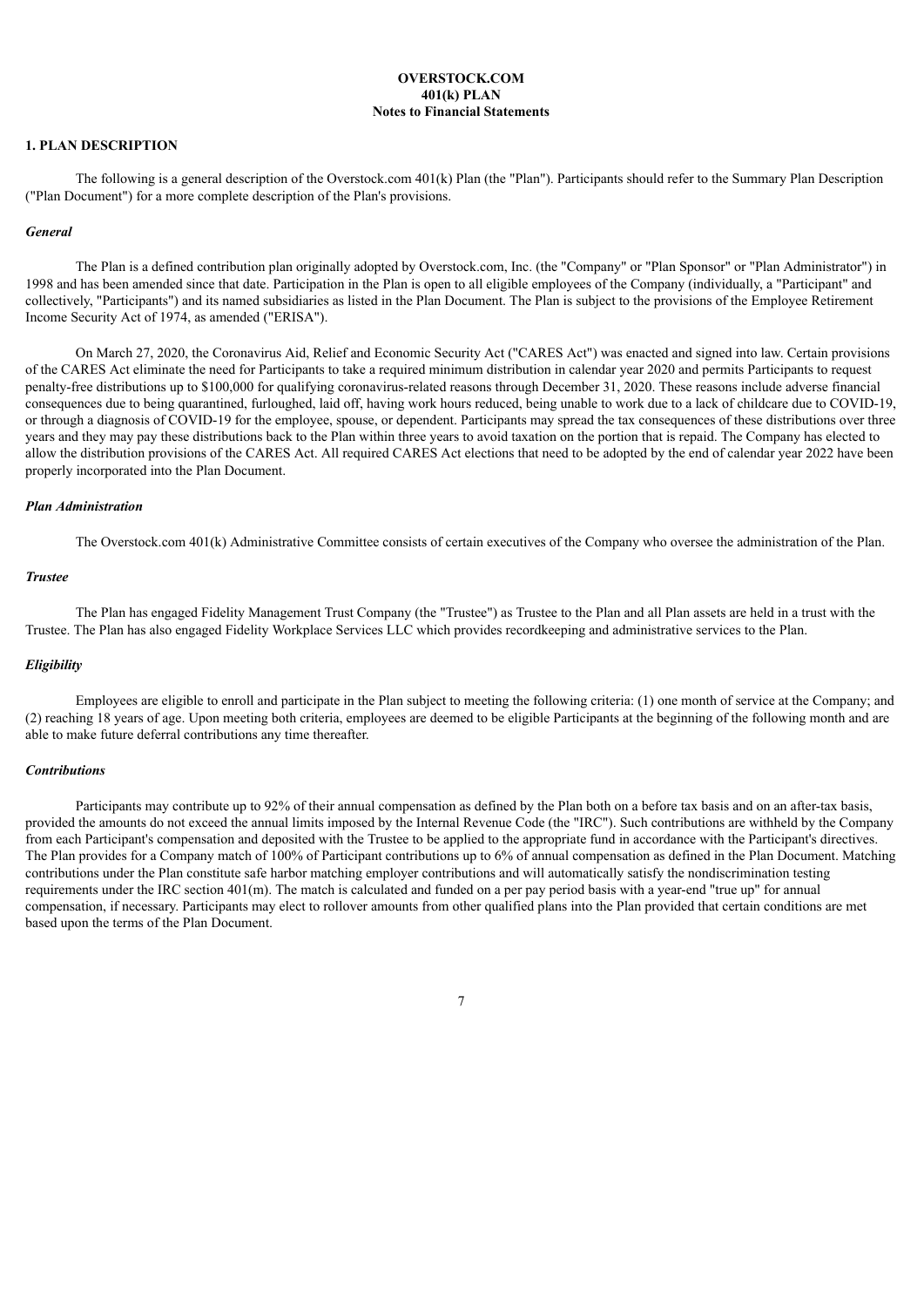## *Participant Accounts*

Separate accounts are valued daily and maintained for each Participant and each Participant's account is credited with the Participant's contribution, and an allocation of the Company's matching contribution and discretionary profit-sharing contribution. The Plan earnings are allocated to each Participant's account in proportion to the average daily balance in each fund option. Participants may elect to have contributions invested or transferred to any one or any combination of the investment funds available on a daily basis, including the common stock of the Plan Sponsor. Notwithstanding the foregoing, Participants are subject to restrictions on trading the common stock of the Plan Sponsor during established blackout periods in accordance with applicable securities laws of the Securities and Exchange Commission. Participants will receive notice of a blackout period and its anticipated end date.

#### *Vesting*

Participants are 100% vested at all times with respect to their own contributions in the Plan and the earnings thereon. Participants are also 100% vested with respect to Company matching contributions and earnings on those contributions. Forfeitures are recognized in the Plan year that the Participant receives a complete distribution of their account, or after five consecutive one-year breaks in service. Regardless of length of employment, a Participant was 100% vested in Company matching contributions and earnings on those contributions if the Participant continued in employment with the Company until age 65, or if the Participant died or became disabled while employed by the Company. During 2017, the Plan executed and implemented an amendment to allow amounts contributed by the Company which were forfeited by Participants, as a result of the Participants' separation from service prior to becoming 100% vested, to be used to first pay administrative expenses of the Plan and then applied to reduce future employer contributions.

### *Forfeitures*

At December 31, 2021 and 2020, forfeited non-vested accounts totaled \$21,054 and \$11,777, respectively. For the years ended December 31, 2021 and 2020, the Plan Sponsor did not allocate forfeited non-vested account funds to offset employer contributions.

#### *Administration*

The Plan is sponsored by the Company. Operating and administrative expenses incurred in the administration of the Plan are the responsibility of the Plan, unless assumed by the Company. During 2021, the Company paid none of the record-keeping expenses, trustee expenses, administrative and operating expenses and the Company has no obligation to assume any Plan expenses in the future.

#### *Distributions*

Distributions from the Plan are available upon any of the following: (1) termination of employment with the Company; and (2) disability or death. Upon occurrence of one of these events, the Participant (or the designated beneficiary) may receive a lump sum distribution equal to the value of the account or receive the value of the account in periodic installments, transfer the value of the account to an Individual Retirement Account or other qualified retirement plan, or maintain the value of the account in the Plan subject to certain fees. Distributions from the Plan will normally be taxed as ordinary income for income tax purposes, unless the Participant (or the designated beneficiary) elects to rollover his or her distributions into an Individual Retirement Account or another qualified retirement plan, or maintain the value of the account in the Plan. In addition, a Participant may withdraw an amount from his or her account attributable to the Participant's own contributions to the Plan necessary to satisfy an immediate and heavy financial need of the Participant or, upon the attainment of age 59  $\frac{1}{2}$ , all or any portion of the Participant's account balance, or in certain other limited circumstances as defined by the Plan. In certain cases, the Plan also allows for involuntary automatic distribution of a terminated Participant's account balance totaling less than \$5,000. At the later of age 70  $\frac{1}{2}$  (those that turn age 70  $\frac{1}{2}$  in 2019 and earlier) and age 72 (those that turn age 72 in 2020 or later) or termination of employment, minimum required distributions are required to commence.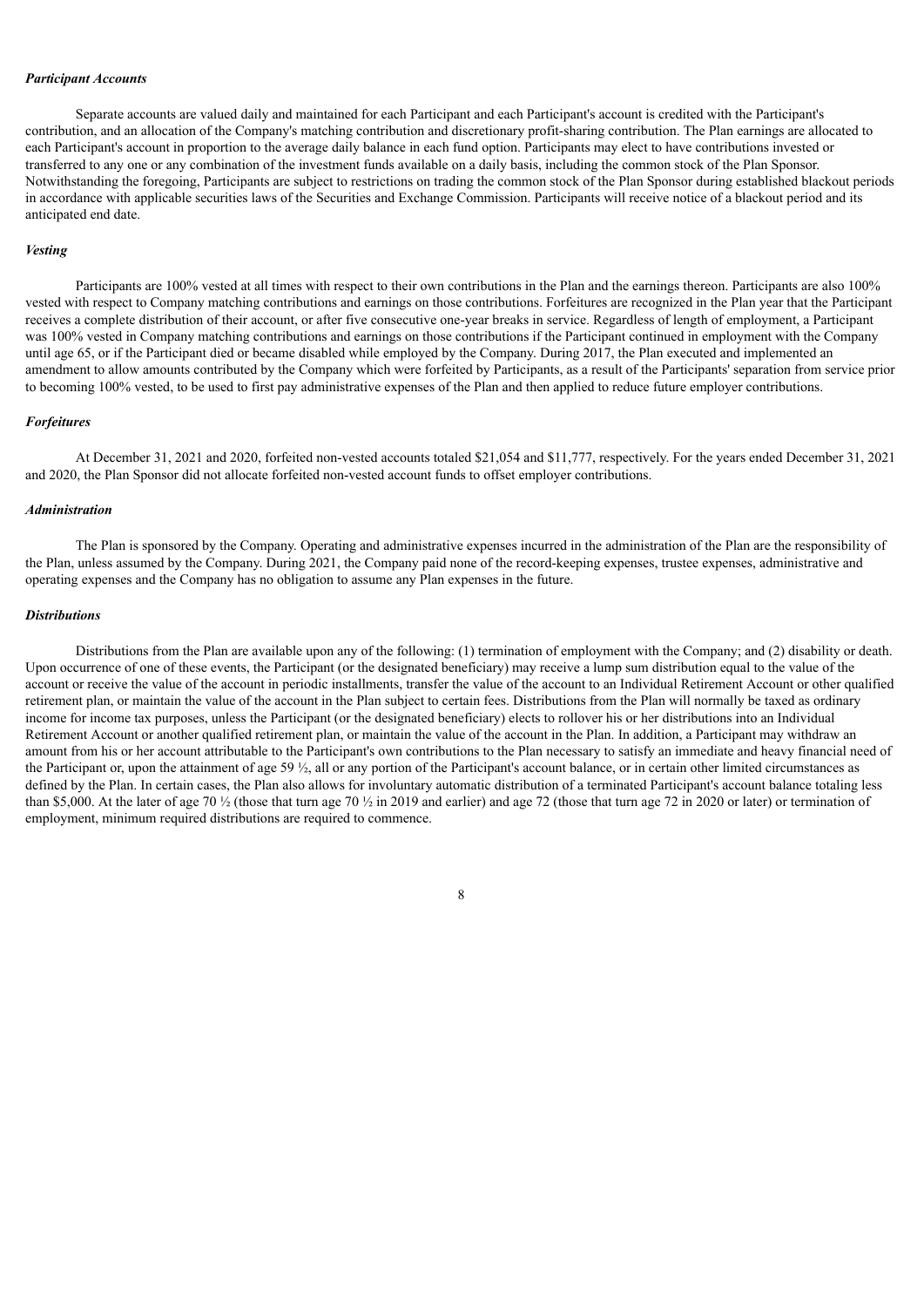#### *Notes Receivable from Participants*

Participants may borrow from their fund accounts a minimum of \$1,000 and up to a maximum of \$50,000 or 50% of their account balance. whichever is less. Loan terms may not exceed five years unless the loan is used to purchase a Participant's principal residence, in which case repayment terms may not exceed ten years. The loans are secured by the balance in the Participant's account and bear interest at a fixed interest rate commensurate with the prevailing prime rate, as reported by Thomson Reuters, plus an increment (currently +2%), and utilized by Fidelity's automated Loan Interest Rate Update Service to administer Plan loans. The "plus increment" percentage (currently  $+2\%$ ) is determined by the 401(k) Administrative Committee. A borrowing Participant pays principal and interest ratably through payroll deductions. Loans are due in full within 60 days of termination of employment. Notes receivable from Participants at December 31, 2021 bear interest ranging from 5.25% to 7.50%. At December 31, 2021, loan maturity dates range from January 2022 to July 2030.

#### *Amendment and Termination of the Plan*

On April 23, 2021, Medici Ventures, Inc. and its subsidiaries were deconsolidated from the Company. In September 2021, the Plan was amended to remove Medici Ventures, Inc. and Medici, Inc. as participating subsidiaries of the Company to the Plan effective September 25, 2021. The removal of these participating subsidiaries resulted in a transfer of Participants out of the Plan. The value of assets transferred out of the Plan was \$18,196,987, inclusive of notes receivable from Participants of \$47,483.

The Company anticipates that the Plan will continue without interruption; however, the Company reserves the right to amend or terminate the Plan. No amendment or termination may deprive any Participant of rights accrued prior to the enactment of such amendment or termination. No amendment shall permit any part of the assets of the Plan to revert to the Company or be used or diverted for purposes other than for the exclusive benefit of the Participants. If the Plan should be terminated or partially terminated, the amount in each affected Participant's account as of the date of such termination (after proper adjustment for all expenses, earnings and allocations) becomes non-forfeitable. Such amounts are distributable by the Trustee to the Participants.

# **2. SIGNIFICANT ACCOUNTING POLICIES**

#### *Basis of Accounting*

The accompanying financial statements have been prepared on the accrual basis of accounting in accordance with generally accepted accounting principles in the United States of America ("GAAP").

#### *Use of Estimates*

The preparation of financial statements in conformity with GAAP requires the Plan Administrator to make estimates and assumptions that affect the reported amounts of assets and liabilities and disclosure of contingent assets and liabilities at December 31, 2021 and 2020, and the reported amounts of additions to and deductions from net assets for the year ended December 31, 2021. Actual results could differ from those estimates.

## *Risks and Uncertainties*

The Plan invests in various investment securities. Investment securities are exposed to various risks such as interest rate, market, and credit risk. Due to the level of risk associated with certain investment securities, it is at least reasonably possible that changes in the values of investment securities will occur in the near term and that such changes could materially affect Participant accounts, balances, and the amounts reported in the statements of net assets available for benefits and changes in net assets available for benefits.

#### *Investment Valuation*

The Plan's investments are stated at fair value. Fair value is the price that would be received to sell an asset in an orderly transaction between market participants at the measurement date (see Note 3—Fair Value Measurements).

Purchases and sales of securities are recorded on a trade-date basis. Interest income is recorded on the accrual basis. Dividends are recorded on the ex-dividend date. Net appreciation includes gains and losses on investments bought and sold as well as held during the year.

# $\overline{Q}$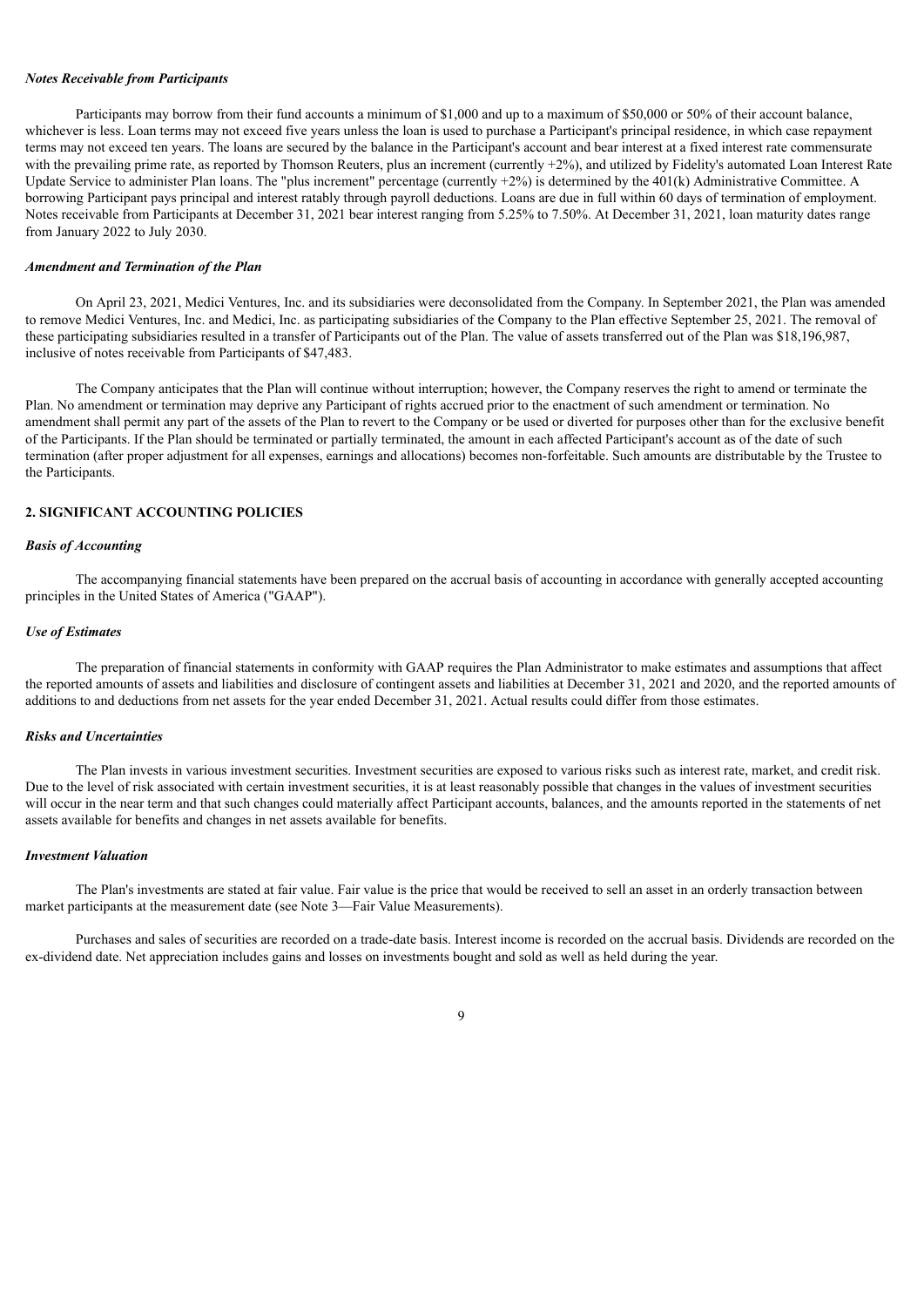#### *Contributions*

Participant contributions are recorded in the period during which the Company makes payroll deductions from Participants' compensation. Company matching contributions are recorded in the same period. Company profit sharing contributions, if any, are accrued in the period for which they are authorized and are deposited with the Trustee in the following year.

## *Notes Receivable from Participants*

Notes receivable from Participants are measured at their unpaid principal balance plus any accrued but unpaid interest. Interest income is recorded on the accrual basis. Delinquent notes receivable are reclassified as distributions based upon the terms of the Plan Document.

#### *Benefit Payments*

Benefits are recorded when paid.

#### *Subsequent Events*

The Plan has evaluated all events subsequent to the date of the statements of net assets available for benefits and has determined that there are no subsequent events that require disclosure.

## **3. FAIR VALUE MEASUREMENTS**

Financial Accounting Standards Board ("FASB") Accounting Standards Codification ("ASC") Topic 820 emphasizes that fair value is a marketbased measurement, not an entity specific measurement. Therefore, a fair value measurement should be determined based on assumptions that market participants would use in pricing an asset or liability. As a basis for considering market participant assumptions in fair value measurements, FASB ASC Topic 820 establishes a fair value hierarchy, which prioritizes the inputs used in measuring fair values. The hierarchy gives the highest priority to Level 1 measurements and the lowest priority to Level 3 measurements. The three levels of the fair value hierarchy under FASB ASC Topic 820 are described as follows:

- Level 1: Observable inputs such as quoted prices in active markets;
- Level 2: Inputs, other than quoted prices in active markets, that are observable either directly or indirectly; and
- Level 3: Unobservable inputs in which there is little or no market data, which require the reporting entity to develop its own assumptions.

The asset or liability's fair value measurement level within the fair value hierarchy is based on the lowest level of any input that is significant to the fair value measurement. Valuation techniques used need to maximize the use of observable inputs and minimize the use of unobservable inputs.

Following is a description of the valuation methodologies used for assets measured at fair value. There have been no changes in the methodologies used at December 31, 2021 and 2020.

*Mutual funds:* Valued at the quoted net asset value ("NAV") of shares held by the Plan at year-end or the last reported sales on an active market prior to close of the Plan year. The mutual funds held by the Plan are deemed to be actively traded.

*Common and preferred stock of Plan Sponsor:* Valued using the last reported sales on an active market prior to close of the Plan year. Preferred stock of Plan Sponsor was removed as a Plan investment after December 31, 2020.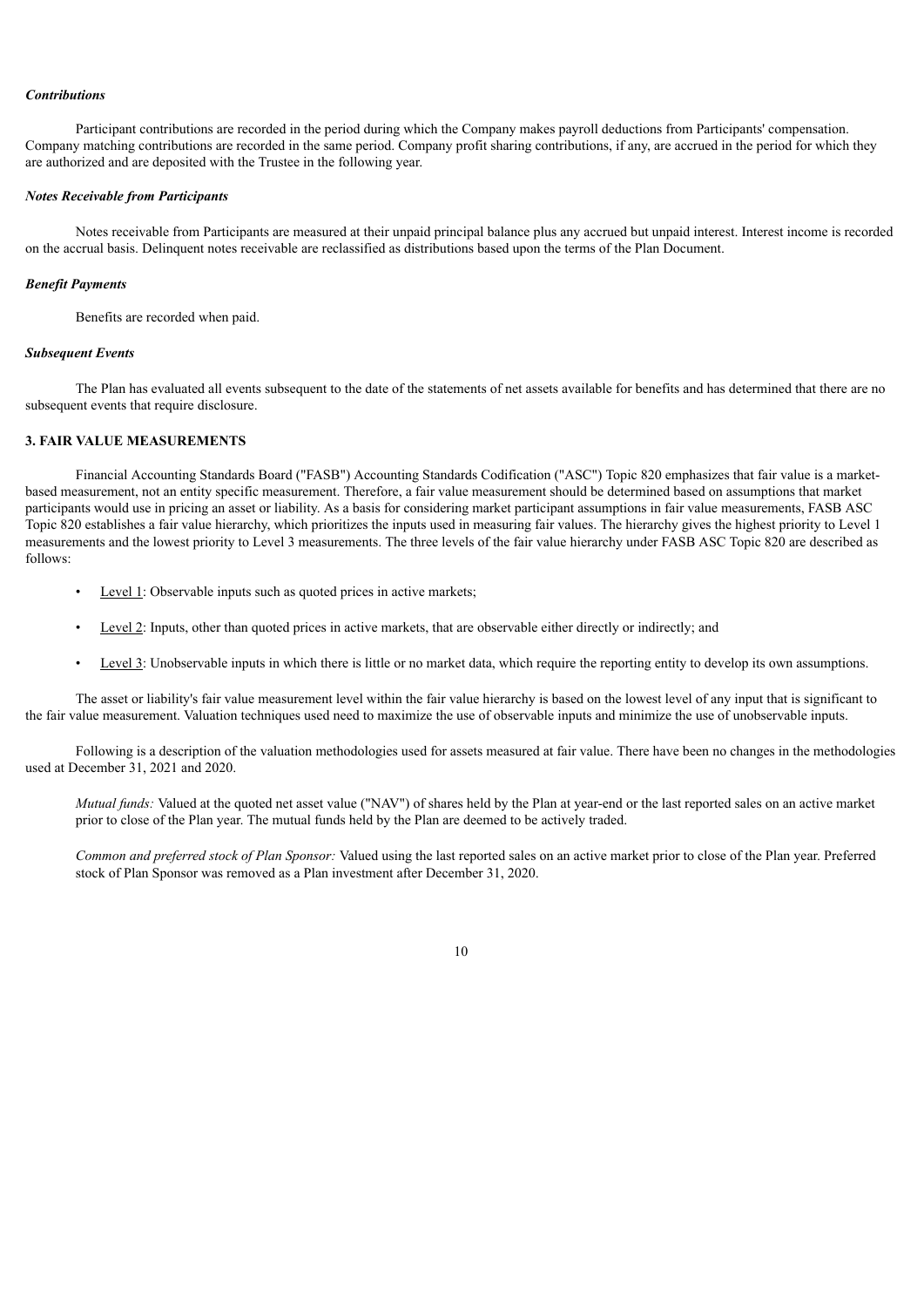*Common collective trust:* The Wilmington Trust Collective Investment Trust II (the "Wilmington Trust") is a common collective trust maintained by Wilmington Trust, N.A. (the "WTNA"), the trustee. WTNA generally determines the fair value of the Wilmington Trust units each day the New York Stock Exchange is open for trading. The NAV per unit is computed based on the fair value of the underlying assets owned by the fund, minus its liabilities, divided by the number of units outstanding at the time of such computation.

*Self-directed brokerage accounts:* The Plan allows Participants to invest in self-directed brokerage accounts. The self-directed brokerage accounts include investments in cash, unit investment trusts, money market funds, and common stock. These investments are valued based on the quoted NAV of shares held by the Plan at year-end or the last reported sales on an active market prior to close of the Plan year.

*Money market funds:* Valued at approximately one dollar per share. The administrator of the fund normally invests a majority of the fund's total assets in cash, U.S. Government securities and/or repurchase agreements that are collateralized fully (i.e., collateralized by cash or government securities).

The methods described above may produce a fair value calculation that may not be indicative of net realizable value or reflective of future fair values. Furthermore, while the Plan believes its valuation methods are appropriate and consistent with other market participants, the use of different methodologies or assumptions to determine the fair value of certain financial instruments could result in a different fair value measurement at the reporting date.

The following tables classify the investment assets measured at fair value by level within the fair value hierarchy at December 31, 2021 and 2020:

|                                  | Fair Value Measurement at December 31, 2021 |             |  |                |  |                |                |
|----------------------------------|---------------------------------------------|-------------|--|----------------|--|----------------|----------------|
|                                  |                                             | Total       |  | <b>Level 1</b> |  | <b>Level 2</b> | <b>Level 3</b> |
| Mutual funds                     |                                             | 128,862,632 |  | 128,862,632    |  | <u> — 7</u>    |                |
| Common stock of Plan Sponsor     |                                             | 6,634,441   |  | 6,634,441      |  |                |                |
| Common collective trust          |                                             | 5,583,260   |  |                |  | 5,583,260      |                |
| Self-directed brokerage accounts |                                             | 4,949,635   |  | 4,949,635      |  |                |                |
| Money market funds               |                                             | 25,432      |  | 25.432         |  |                |                |
|                                  |                                             | 146,055,400 |  | 140,472,140    |  | 5,583,260      |                |

|                                  | Fair Value Measurement at December 31, 2020 |  |               |  |                          |                |
|----------------------------------|---------------------------------------------|--|---------------|--|--------------------------|----------------|
|                                  | <b>Total</b>                                |  | Level 1       |  | <b>Level 2</b>           | <b>Level 3</b> |
| Mutual funds                     | 115,678,316 \$                              |  | 115,678,316   |  | $\overline{\phantom{a}}$ |                |
| Common stock of Plan Sponsor     | 9,222,256                                   |  | 9,222,256     |  |                          |                |
| Preferred stock of Plan Sponsor  | 1,525,740                                   |  | 1,525,740     |  |                          |                |
| Common collective trust          | 5,305,011                                   |  |               |  | 5,305,011                |                |
| Self-directed brokerage accounts | 3,881,506                                   |  | 3,881,506     |  |                          |                |
| Money market funds               | 15,453                                      |  | 15,453        |  |                          |                |
|                                  | 135,628,282                                 |  | 130, 323, 271 |  | 5,305,011                |                |

## **4. TAX STATUS OF THE PLAN**

On June 30, 2020, the Internal Revenue Service ("IRS") issued an opinion letter stating that the non-standardized pre-approved Plan Document adopted by the Plan, as then designed, qualifies under Section 401(a) of the IRC. Although the non-standardized pre-approved Plan has been amended since receiving the opinion letter, the Plan Administrator believes that the Plan is designed and is currently being operated in compliance with the applicable requirements of the IRC.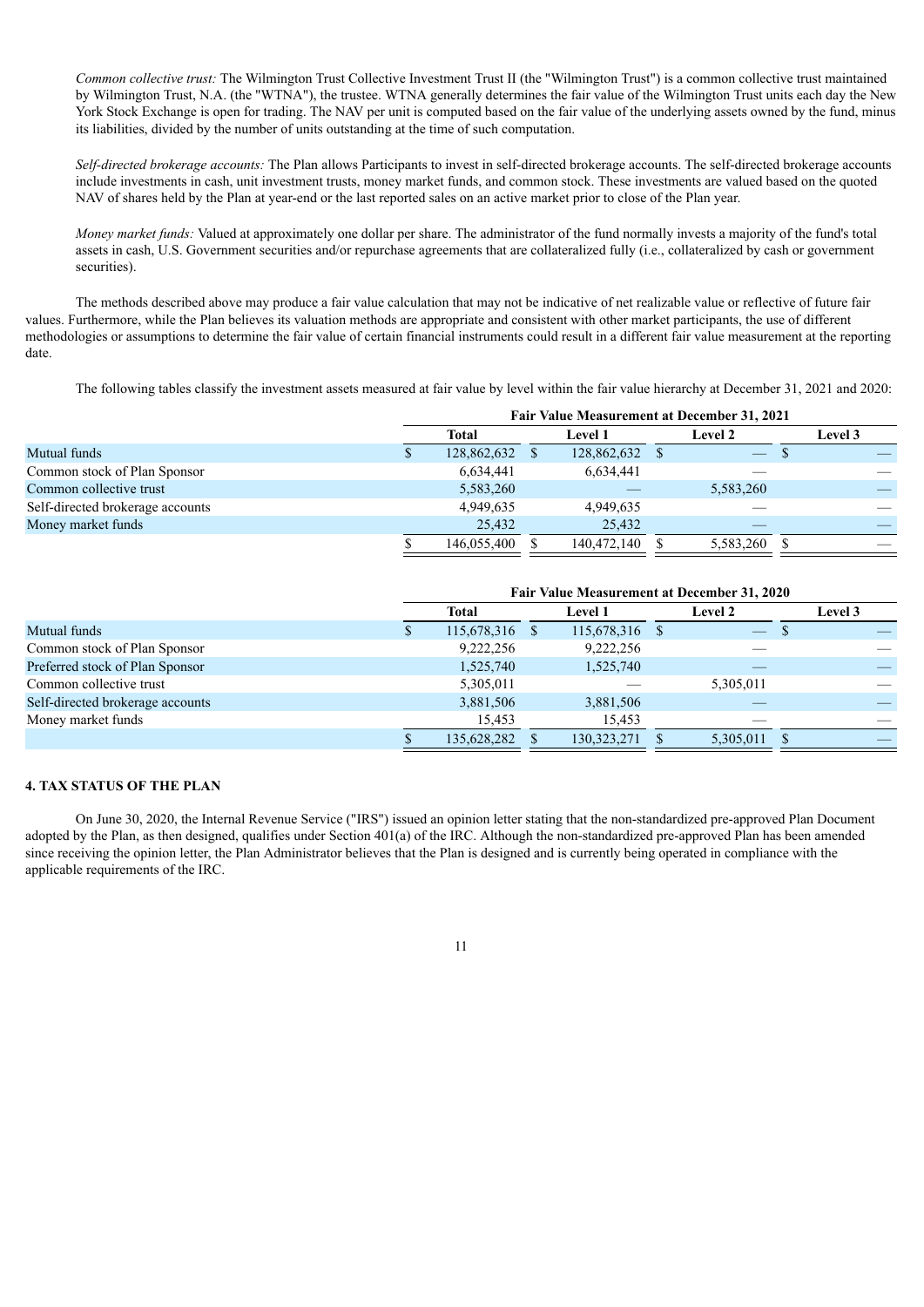GAAP requires the Plan Administrator to evaluate tax positions taken by the Plan and recognize a tax liability if the Plan has taken an uncertain position that more likely than not would not be sustained upon examination by the IRS. The Plan Administrator has analyzed the tax positions taken by the Plan, and has concluded that at December 31, 2021, there were no uncertain positions taken or expected to be taken that would require recognition of a liability or disclosure in the financial statements. The Plan is subject to routine audits by taxing jurisdictions; however, there are currently no audits for any periods in progress.

## **5. PARTIES IN INTEREST**

Certain investments of the Plan are shares of funds managed by the Trustee. In addition, the Plan holds an investment in Overstock.com, Inc. common stock. These transactions are considered exempt party-in-interest transactions.

Fees incurred by the Plan for investment management services totaled \$161,337 for the year ended December 31, 2021 which are recorded as administrative expenses on the Statement of Changes in Net Assets Available for Benefits.

## **6. RECONCILIATION OF THE FINANCIAL STATEMENTS AND SCHEDULE H OF FORM 5500**

The following is a reconciliation of net assets available for benefits as reported in the financial statements to the December 31, 2021 Form 5500:

|                                                                           | 2021        | 2020        |
|---------------------------------------------------------------------------|-------------|-------------|
| Net assets available for benefits as reported in the financial statements | 147.815.789 | 137,415,720 |
| Less: Employer contribution receivable                                    | (522.437)   | (141, 679)  |
| Net assets available for benefits as reported in the Form 5500            | 147.293.352 | 137.274.041 |

The following is a reconciliation of the statement of changes of net assets available for benefits as reported in the financial statements to the December 31, 2021 Form 5500:

<span id="page-11-0"></span>

|                                                                                | 2021       |
|--------------------------------------------------------------------------------|------------|
| Net increase in net assets available for benefits per the financial statements | 28,597,056 |
| Less: Employer contribution receivable at December 31, 2021                    | (522, 437) |
| Plus: Employer contribution receivable at December 31, 2020                    | 141.679    |
| Net income per the Form 5500                                                   | 28,216,298 |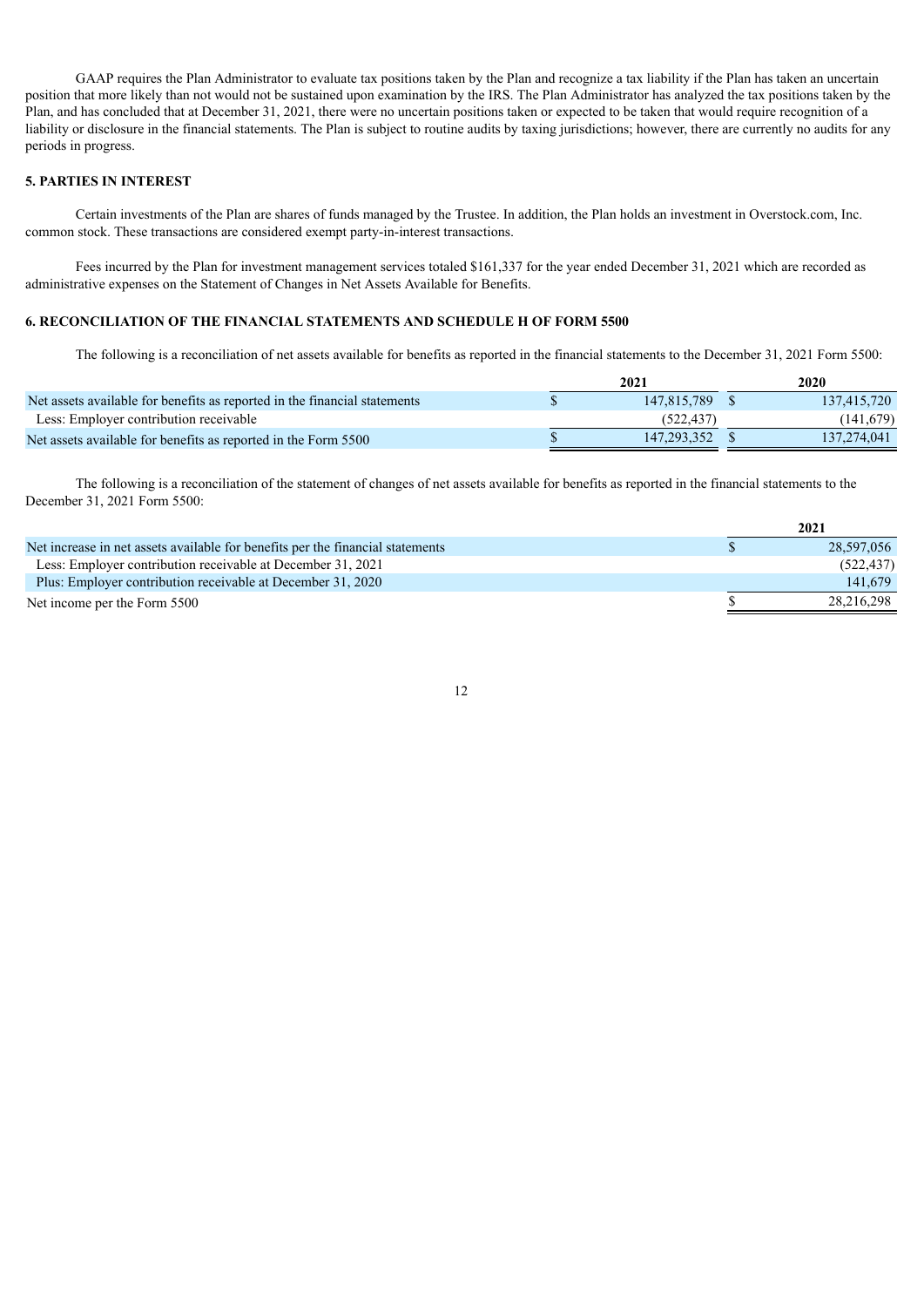# **SUPPLEMENTAL SCHEDULE**

# **OVERSTOCK.COM**

#### **401(k) PLAN**

**Employer Identification Number 87-0634302**

**Plan Number 001**

**Schedule H, line 4(i); Schedule of Assets (Held at End of Year)**

**December 31, 2021**

<span id="page-12-0"></span>

|        | (b)                                 |                                                                        |      |                      |
|--------|-------------------------------------|------------------------------------------------------------------------|------|----------------------|
|        | <b>Identity of Issue, Borrower,</b> | (c)                                                                    | (d)  | (e)                  |
| (a)    | <b>Lessor or Similar Party</b>      | <b>Description of Investment</b>                                       | Cost | <b>Current Value</b> |
|        | Mutual funds:                       |                                                                        |      |                      |
| $\ast$ | Fidelity                            | Fidelity 500 Index Fund                                                | ***  | 16,912,416<br>\$     |
| $\ast$ | Fidelity                            | Fidelity Asset Manager 40%                                             | ***  | 276,141              |
| $\ast$ | Fidelity                            | Fidelity Asset Manager 60%                                             | ***  | 57,315               |
| $\ast$ | Fidelity                            | Fidelity Asset Manager 85%                                             | ***  | 317,138              |
| $\ast$ | Fidelity                            | <b>Fidelity Balanced Fund</b>                                          | ***  | 1,493,580            |
| $\ast$ | Fidelity                            | Fidelity Blue Chip Growth K6 Fund                                      | ***  | 15,828,702           |
| $\ast$ | Fidelity                            | Fidelity Contrafund K6                                                 | ***  | 7,293,067            |
| $\ast$ | Fidelity                            | Fidelity Extended Market Index Fund                                    | ***  | 3,027,513            |
| $\ast$ | Fidelity                            | Fidelity Freedom Index 2005 Fund Institutional Premium Class           | ***  | 12,622               |
| $\ast$ | Fidelity                            | Fidelity Freedom Index 2010 Fund Institutional Premium Class           | ***  | 201,190              |
| $\ast$ | Fidelity                            | Fidelity Freedom Index 2015 Fund Institutional Premium Class           | ***  | 95,196               |
| $\ast$ | Fidelity                            | Fidelity Freedom Index 2020 Fund Institutional Premium Class           | ***  | 524,156              |
| $\ast$ | Fidelity                            | Fidelity Freedom Index 2025 Fund Institutional Premium Class           | ***  | 1,068,860            |
| $\ast$ | Fidelity                            | Fidelity Freedom Index 2030 Fund Institutional Premium Class           | ***  | 2,984,468            |
| $\ast$ | Fidelity                            | Fidelity Freedom Index 2035 Fund Institutional Premium Class           | ***  | 7,392,489            |
| $\ast$ | Fidelity                            | Fidelity Freedom Index 2040 Fund Institutional Premium Class           | ***  | 10,009,391           |
| $\ast$ | Fidelity                            | Fidelity Freedom Index 2045 Fund Institutional Premium Class           | ***  | 10,125,798           |
| $\ast$ | Fidelity                            | Fidelity Freedom Index 2050 Fund Institutional Premium Class           | ***  | 13,630,862           |
| $\ast$ | Fidelity                            | Fidelity Freedom Index 2055 Fund Institutional Premium Class           | ***  | 9,496,781            |
| $\ast$ | Fidelity                            | Fidelity Freedom Index 2060 Fund Institutional Premium Class           | ***  | 2,474,646            |
| $\ast$ | Fidelity                            | Fidelity Freedom Index 2065 Fund Institutional Premium Class           | ***  | 163,249              |
| $\ast$ | Fidelity                            | Fidelity Freedom Index Income Fund Institutional Premium Class         | ***  | 199,323              |
| $\ast$ | Fidelity                            | Fidelity Small Cap Index Fund                                          | ***  | 2,878,137            |
| $\ast$ | Fidelity                            | Fidelity Strategic Income Fund                                         | ***  | 1,012,609            |
|        | <b>BlackRock</b>                    | BlackRock Health Sciences Opportunities Portfolio Institutional Shares | ***  | 792,993              |
|        | Cohen and Steers Capital            | Cohen & Steers Institutional Realty Shares                             | ***  | 422,356              |
|        | Harris Associates                   | Oakmark International Fund Class Institutional                         | ***  | 1,811,656            |
|        | <b>Invesco Advisers</b>             | Invesco Developing Markets Fund Class R6                               | ***  | 843,076              |
|        | Janus Henderson                     | Janus Henderson Enterprise Fund Class N                                | ***  | 3,077,906            |
|        | Janus Henderson                     | Janus Henderson Global Technology and Innovation Fund Class I          | ***  | 3,092,451            |
|        | Janus Henderson                     | Janus Henderson Triton Fund Class N                                    | ***  | 907,787              |
|        | JP Morgan Funds                     | JP Morgan Core Bond Fund Class R6                                      | ***  | 555,098              |
|        |                                     |                                                                        |      |                      |

*Continued on the following page*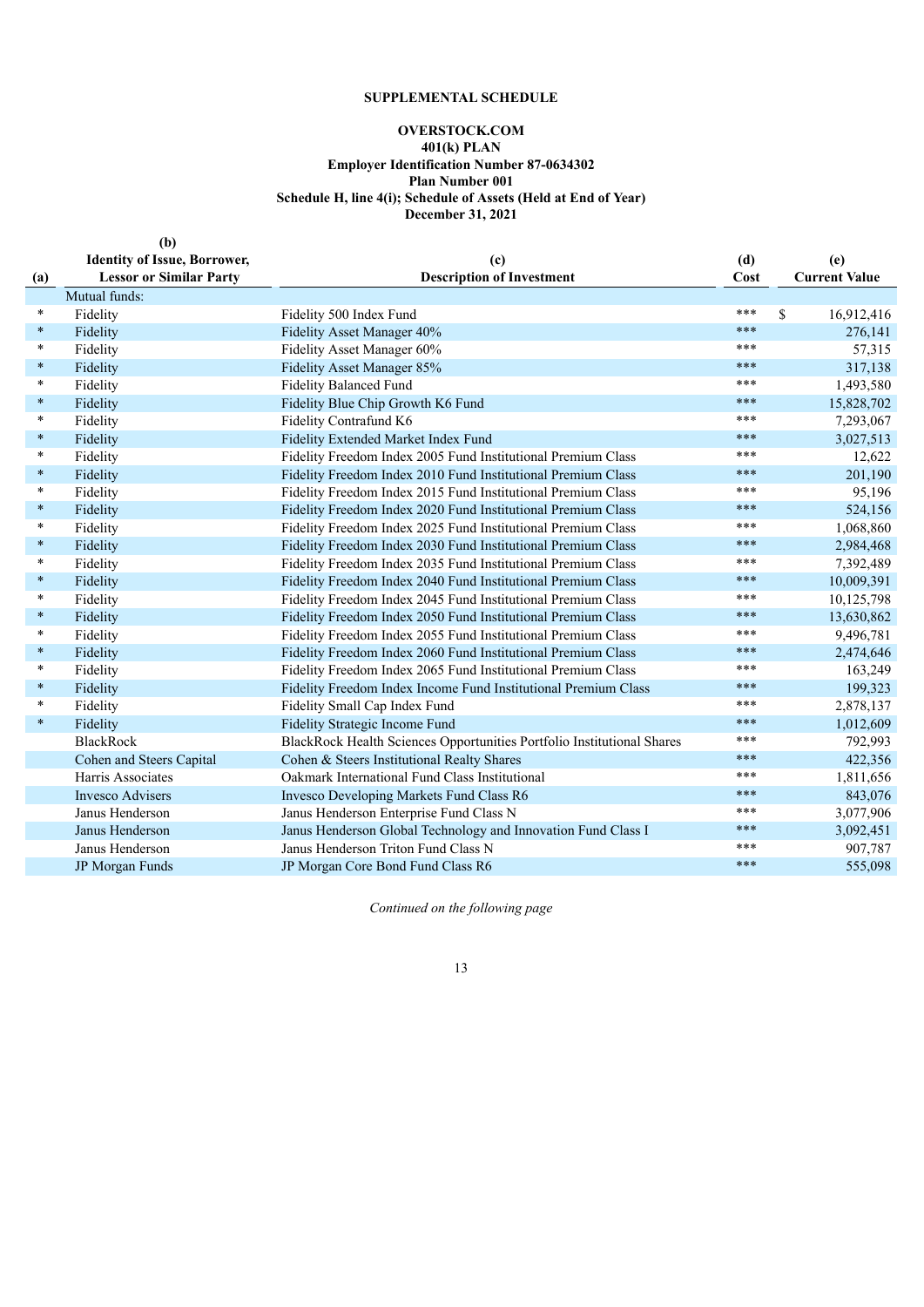# **OVERSTOCK.COM 401(k) PLAN Employer Identification Number 87-0634302 Plan Number 001 Schedule H, line 4(i); Schedule of Assets (Held at End of Year) December 31, 2021 (Continued)**

|        | (b)                                 |                                                                                                     |      |                      |
|--------|-------------------------------------|-----------------------------------------------------------------------------------------------------|------|----------------------|
|        | <b>Identity of Issue, Borrower,</b> | (c)                                                                                                 | (d)  | (e)                  |
| (a)    | <b>Lessor or Similar Party</b>      | <b>Description of Investment</b>                                                                    | Cost | <b>Current Value</b> |
|        | JP Morgan Funds                     | JP Morgan Equity Income Fund Class R6                                                               | ***  | 1,560,384            |
|        | JP Morgan Funds                     | Undiscovered Managers Behavioral Value Fund Class R6                                                | ***  | 738,226              |
|        | Pacific Investment Management       | PIMCO Commodity Real Return Strategy Fund Institutional Class                                       | ***  | 60,535               |
|        | Prudential                          | PGIM Total Return Bond Fund - Class R6                                                              | ***  | 1,633,388            |
|        | Vanguard                            | Vanguard Developed Markets Index Fund Admiral Shares                                                | ***  | 488,358              |
|        | Vanguard                            | Vanguard Intermediate-Term Bond Index Fund Admiral Shares                                           | ***  | 1,161,027            |
|        | VanEck                              | VanEck International Investors Gold Fund Class A                                                    | ***  | 568,378              |
|        | Victory Capital                     | Victory Sycamore Established Value Fund Class R6                                                    | ***  | 3,673,364            |
|        |                                     |                                                                                                     |      | 128,862,632          |
|        |                                     |                                                                                                     |      |                      |
|        | Money market funds:                 |                                                                                                     |      |                      |
| *      | Fidelity                            | Fidelity Government Money Market Fund                                                               | ***  | 25,432               |
|        |                                     |                                                                                                     |      |                      |
|        | Self-directed brokerage account:    |                                                                                                     |      |                      |
| $\ast$ | Fidelity Brokerage Link             | Cash, Unit Investment Trusts, Mutual Funds, Options, Warrants, Preferred<br>Stock, and Common Stock | ***  | 4,949,635            |
|        |                                     |                                                                                                     |      |                      |
|        | Common collective trust:            |                                                                                                     |      |                      |
|        | Wilmington Trust                    | Wilmington Trust Galliard Retirement Income Fund                                                    | ***  | 5,583,260            |
|        |                                     |                                                                                                     |      |                      |
|        |                                     |                                                                                                     |      |                      |
|        | Common stock of Plan Sponsor:       |                                                                                                     | ***  |                      |
| $**$   | Overstock.com, Inc.                 | Common stock of Plan Sponsor                                                                        |      | 6,634,441            |
|        |                                     |                                                                                                     |      |                      |
|        | Participants:                       |                                                                                                     |      |                      |
| *      | Various                             | Loans to Participants, at 5.25% - 7.5% interest maturing through 2030                               | ***  | 1,237,952            |
|        |                                     |                                                                                                     |      | 147,293,352<br>S     |
|        |                                     |                                                                                                     |      |                      |

Indicates a party-in-interest to the Plan for which statutory exemptions exist.

\*\* Investment qualifies as a party-in-interest to the Plan.

<span id="page-13-0"></span>\*\*\* Investments are Participant-directed; therefore disclosure of cost is not required.

See accompanying report of independent registered public accounting firm.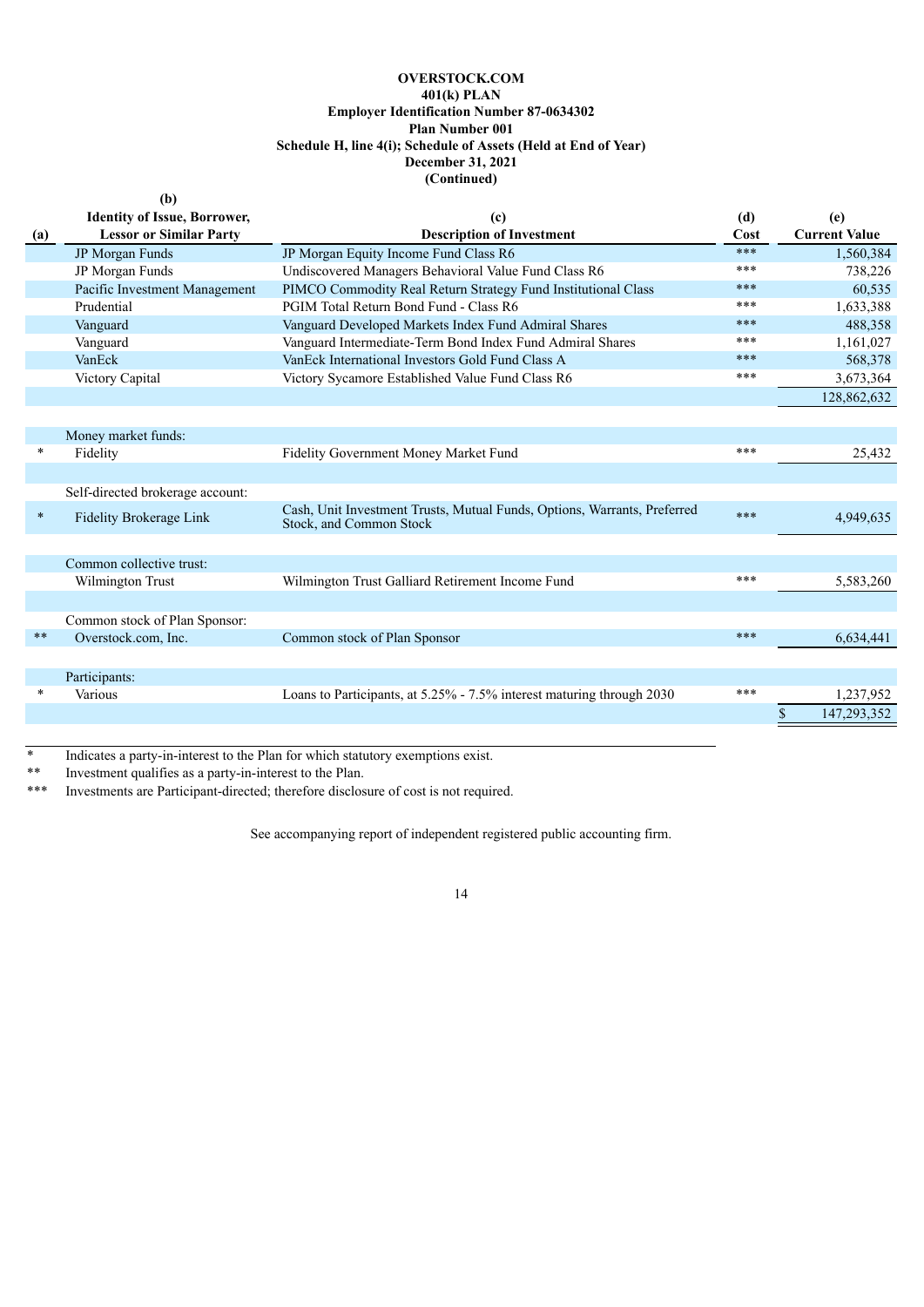## **SIGNATURE**

*The Plan*. Pursuant to the requirements of the Securities and Exchange Act of 1934 the Plan Administrator has duly caused this annual report to be signed on its behalf by the undersigned hereunto duly authorized.

# OVERSTOCK.COM 401(k) PLAN

By: OVERSTOCK.COM, INC., Plan Administrator

Date: June 17, 2022 By: /s/ ADRIANNE B. LEE

Adrianne B. Lee Chief Financial Officer (Principal Financial Officer and Principal Accounting Officer)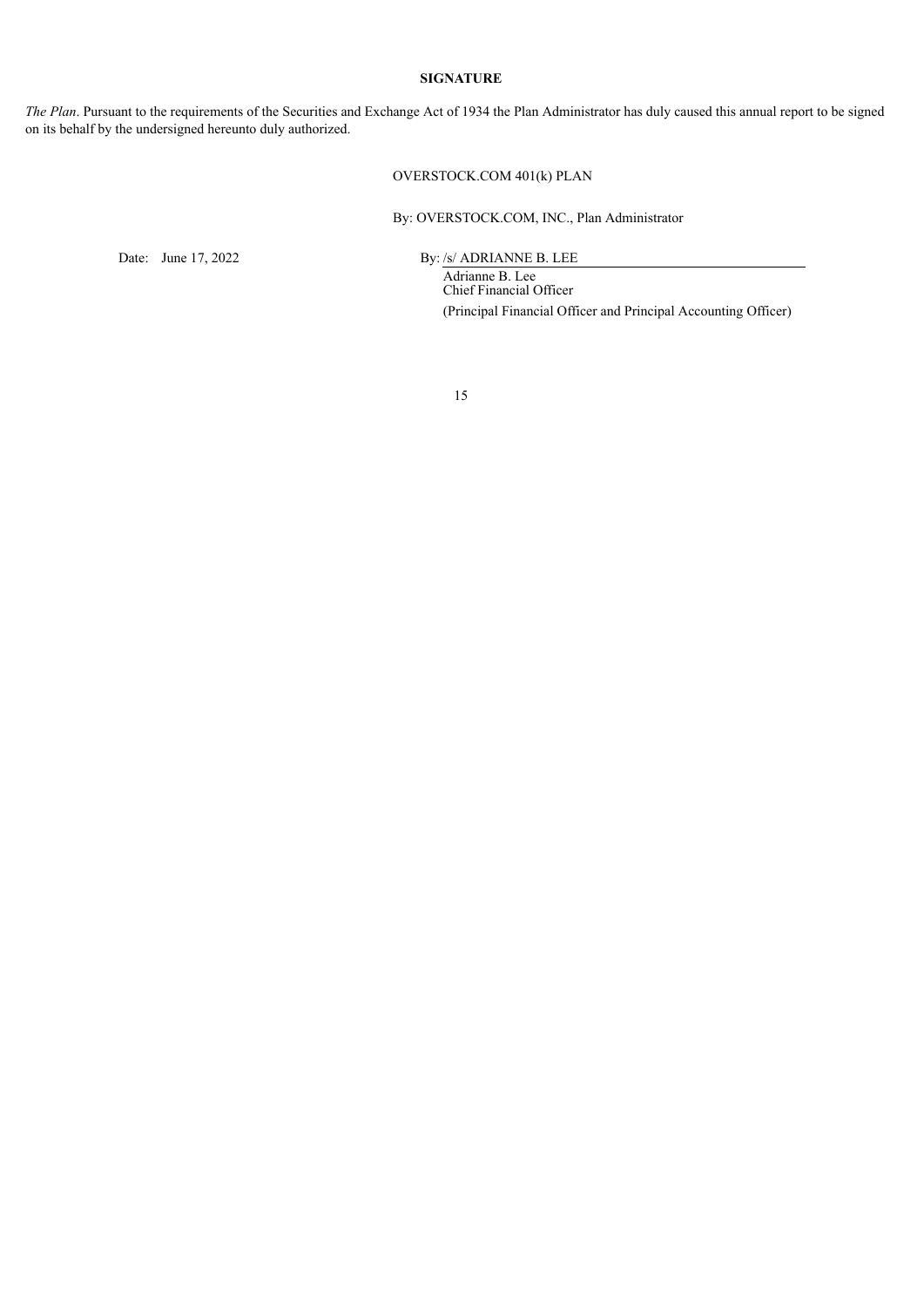## **Consent of Independent Registered Public Accounting Firm**

<span id="page-15-0"></span>Overstock.com 401(k) Plan

We hereby consent to the incorporation by reference in the Registration Statement on Form S-8 (Nos. 333-203176, 333-184344, 333-160512, 333-203175, 333-123540, and 333-256179) of Overstock.com, Inc. of our report dated June 17, 2022, relating to the financial statements and supplemental schedule of the Overstock.com 401(k) Plan which appear in this Form 11-K for the year ended December 31, 2021.

/s/ WSRP, LLC Salt Lake City, Utah

June 17, 2022